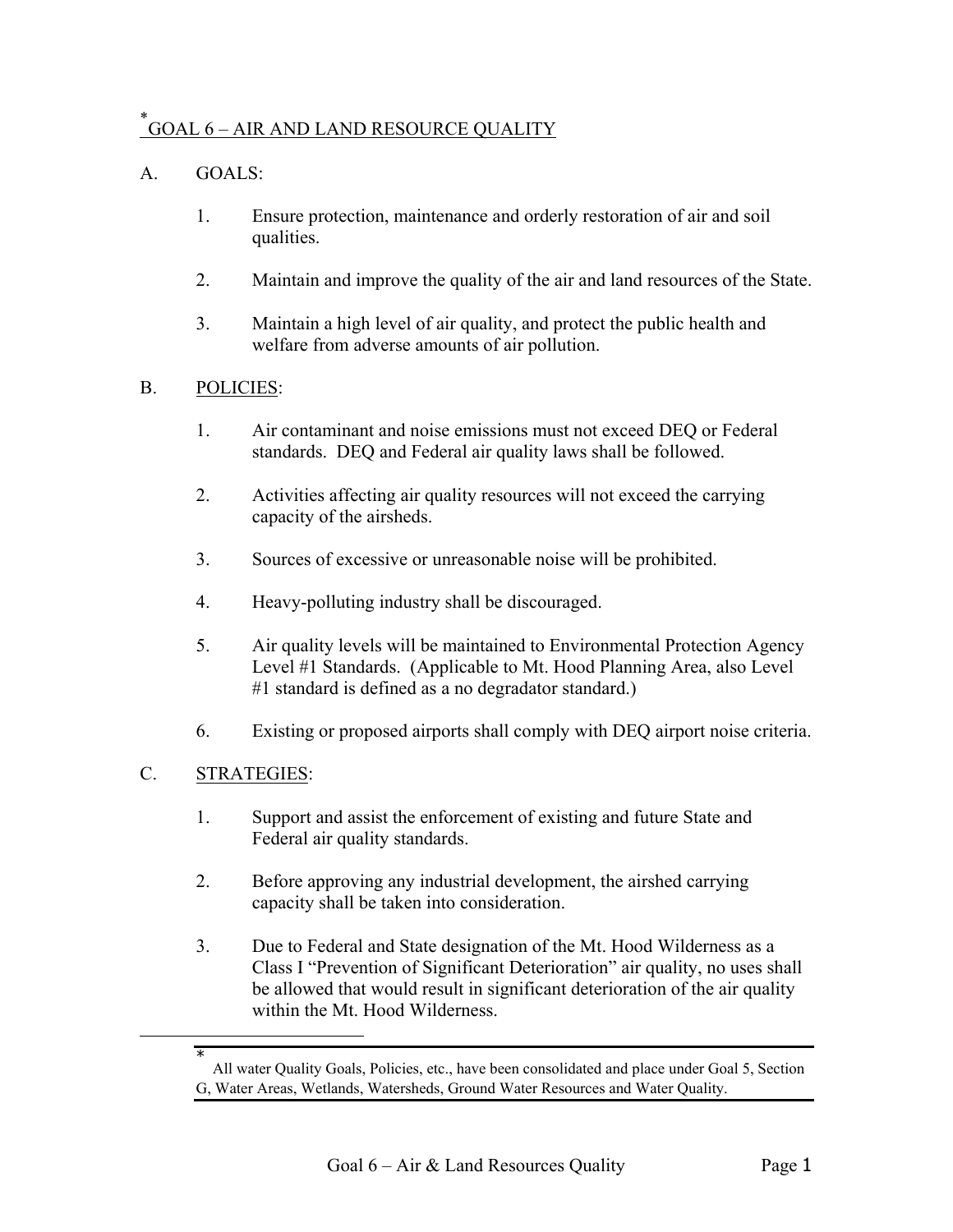- 4. The establishment of walk and bikeways in order to lessen the amount of motorized traffic will be encouraged.
- 5. In recognition of other mechanisms for controlling noise and air pollution, note the following strategies which also appear under Goal 12 – Transportation:
	- a. Ensure the continuity of transit services connecting Parkdale, Mt. Hood, and Odell with the City of Hood River; investigate the feasibility of transit service to communities in Washington as well as shuttle services to ski areas. Promote strategies that increase the transit trips as a percentage of all trips.
	- b. Require bikeways along arterials and major collectors.
	- c. Promote strategies that increase average automobile occupancy.
- 6. Work with state, federal and local agencies and groups to reduce air and noise pollution impacts related to Interstate 84.

### D. LAND USE AND DEVELOPMENT STANDARDS:

- 1. All development proposals which require public hearings as well as all major public works projects will observe performance site and engineering design principles and practices and be compatible with the natural amenities and character of the setting. The proponent will prepare findings for public review which establish that:
	- a. The development will not detrimentally affect or destroy natural features, such as ponds, streams, wetlands, and forested areas, but will preserve and incorporate such features into the development's site design.
	- b. The location of natural features and the site's topography have been respected in the designing and siting of all physical improvements.
	- c. The development will not reduce the natural capacity of any watercourse, thereby increasing the magnitude and volume of runoff or flooding at other locations.
	- d. The soil and subsoil conditions are suitable for construction and site preparation and the drainage is designed to prevent erosion and environmentally damaging surface run-off.